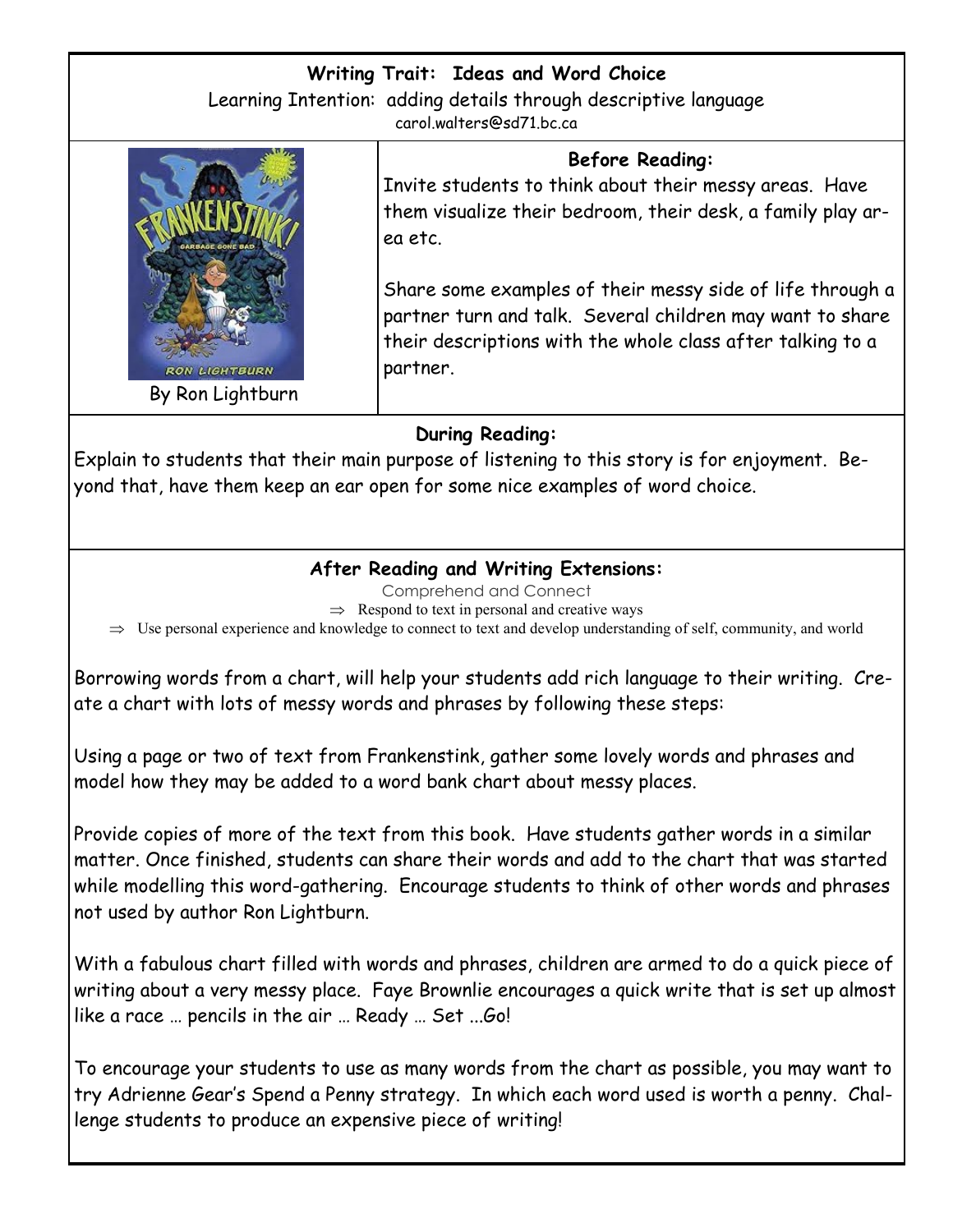## Messy Words from Frankenstink! Garbage Gone Bad

Although it's tempting to simply photocopy the chart on the next page, engagement and ownership will be *so much* greater when students gather these words themselves. That's the power of co-creating ideas together!

N LIGHTEURN